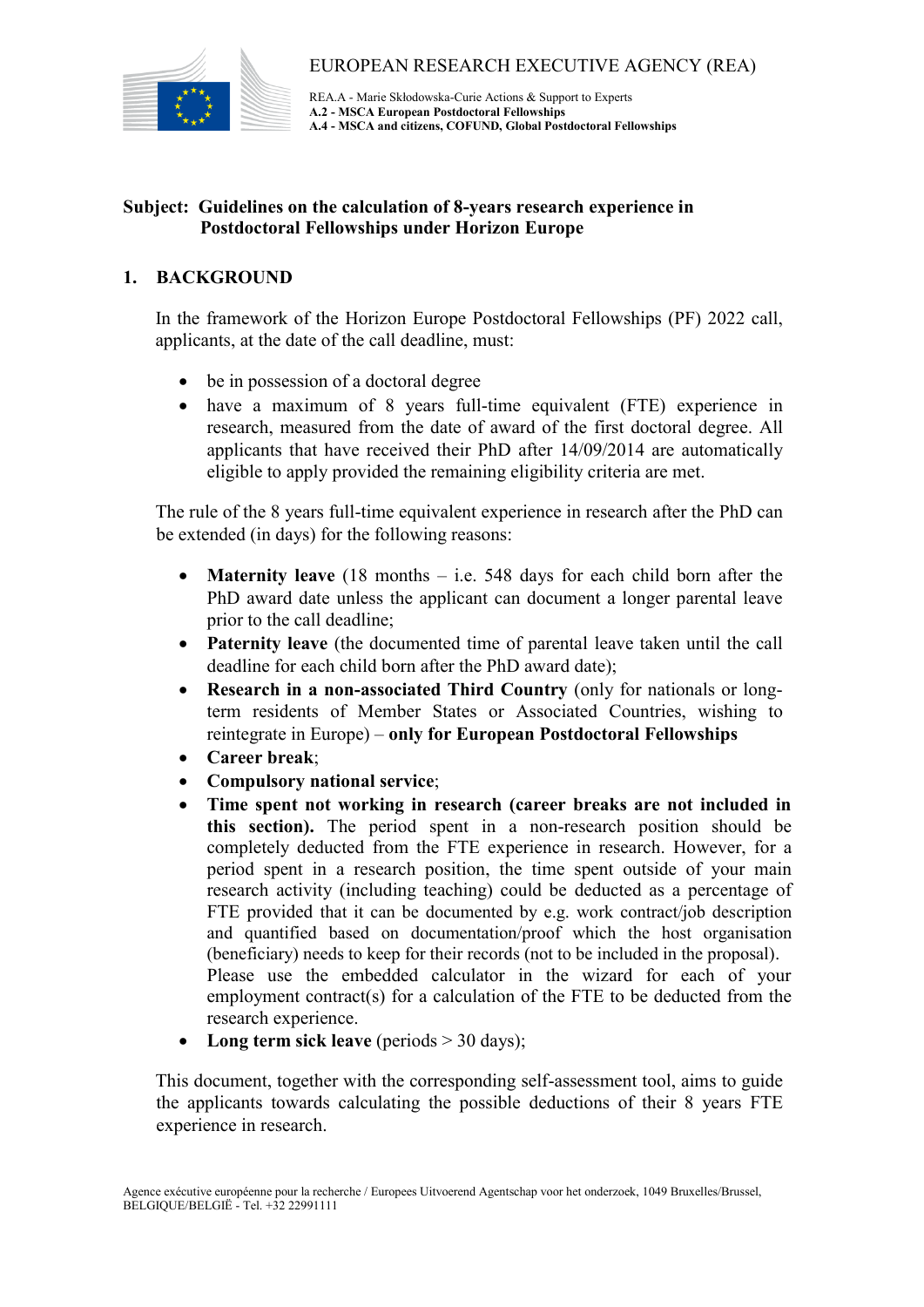Please note that in case of a successful application you might be requested at any stage to provide appropriate documentation to prove your eligibility claims.

# **2. SELF-ASSEMENT TOOL**

The tool comprises a series of steps in logical sequence in order to determine the deductions of the 8 years FTE experience in research, as well as the FTE of nonresearch experience that was conducted during time spent working in research.

**STEP 1:** Fill in the information concerning the "Date of your PhD Award" and your "Gender".

The tool automatically calculates the time passed from your PhD date and gives an answer ("OK" or "NOT OK").

Step two is applicable only if the answer in the STEP 1 was "NOT OK".

**STEP 2:** If needed (answer "NOT OK" to step 1), fill in the relevant boxes with days to be deducted from your 8 years FTE experience in research.

If applicable, you may also provide the number of days of non-research experience that was spent during your research career. The calculator helps you deduct such type of activities by quantifying the percentage (%) spent on them.

The tool automatically sums up the days and gives you an answer ("OK" or "NOT  $OK$ ").

## **3. EXAMPLES**

A female researcher has received the PhD 10 years before the call deadline and had two children (2 x 548 days). In total, she can deduct 1096 days and is eligible to apply.

A researcher has received the PhD 10 years before the call deadline and spent 1 year being unemployed (career break - 365 days). In total, he/she can deduct 365 days and is not eligible to apply.

A researcher has received the PhD 10 years before the call deadline and spent 5 years (5 x  $365 = 1825$  days) doing teaching-only activities (100%). In total, he/she can deduct 1825 days and is eligible to apply.

A researcher (that applies for an EF) has received the PhD 15 years before the call deadline and spent 5 years working outside research (1,825 days). He/she also worked 10 years in research (3,650 days), out of which he/she spent 60% of the time in non-research activities as documented in his/her work contract(s). In total, he/she can deduct 4,015 days **(1,825 + 2,190 [60% of 3,650])** and is eligible to apply.